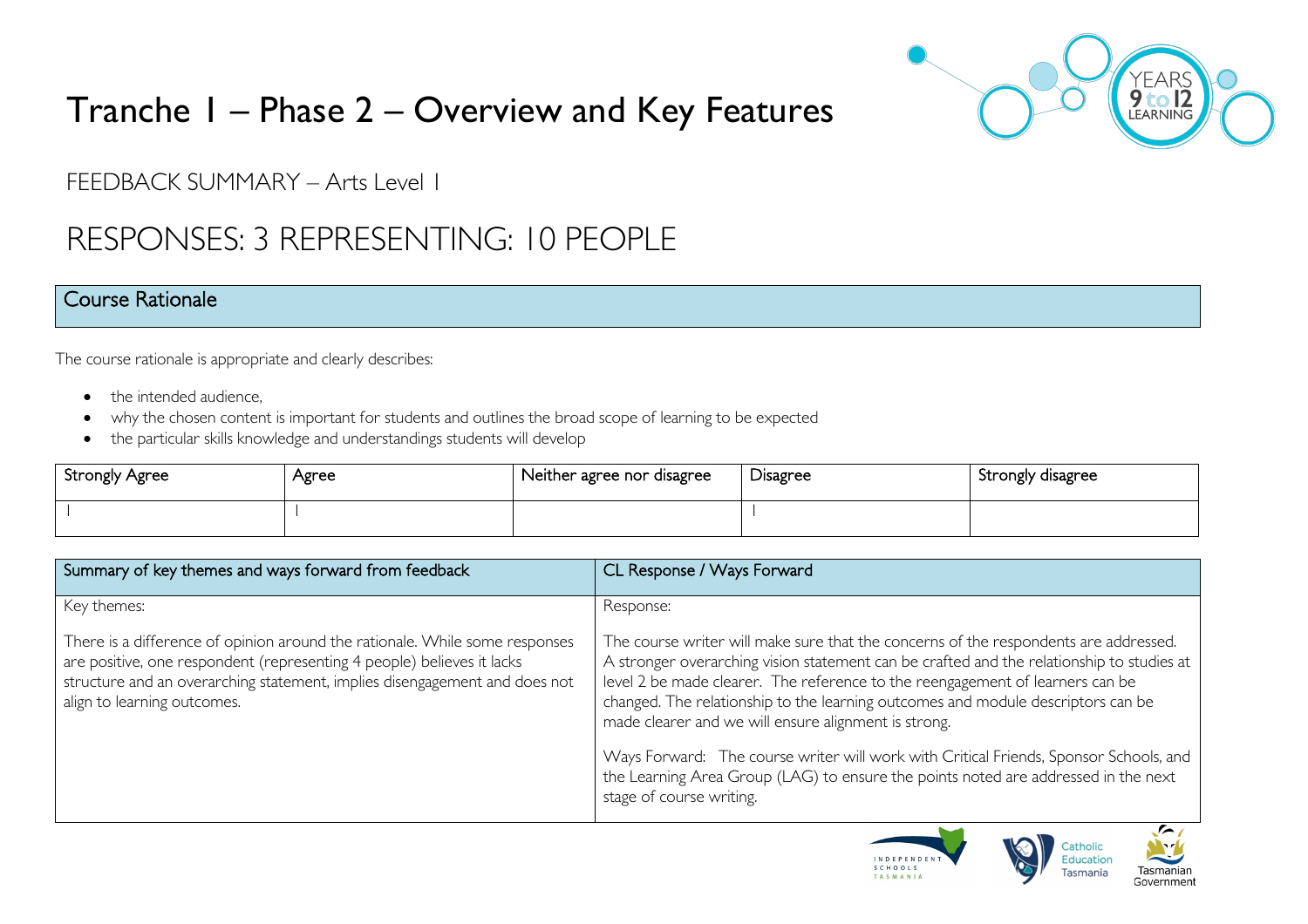# Pathways In

The pathways in are appropriate and clearly describes all relevant pathways.

| <b>Strongly Agree</b> | Agree | Neither agree nor disagree | <b>Disagree</b> | Strongly disagree |
|-----------------------|-------|----------------------------|-----------------|-------------------|
|                       |       |                            |                 |                   |

| Summary of key themes and ways forward from feedback                                    | CL Response / Ways Forward                                                                                                             |
|-----------------------------------------------------------------------------------------|----------------------------------------------------------------------------------------------------------------------------------------|
| Key themes:                                                                             | Response:                                                                                                                              |
| Agreement with pathways, and statement to include students with no prior<br>experience. | The course writer can add to the pathways section that students can do Arts Level<br>I with no prior arts experience                   |
|                                                                                         | Ways Forward:                                                                                                                          |
|                                                                                         | The course writer can check in with the Critical Friends, Sponsor Schools, and the LAG<br>to ensure that the pathways are appropriate. |

### Learning Outcomes

- Learning outcomes describe observable and measurable behaviours so that valid judgements can be made about whether students have achieved the learning outcomes and at what level.
- Clear learning outcomes are important because they communicate to students what they are expected to do as a result of successfully completing a course or module.

#### In consideration of the learning outcomes identified in this paper do they clearly describe what students will be able to do on successful completion of a course (or module of work)?

| Yes | <b>No</b> |
|-----|-----------|
|     |           |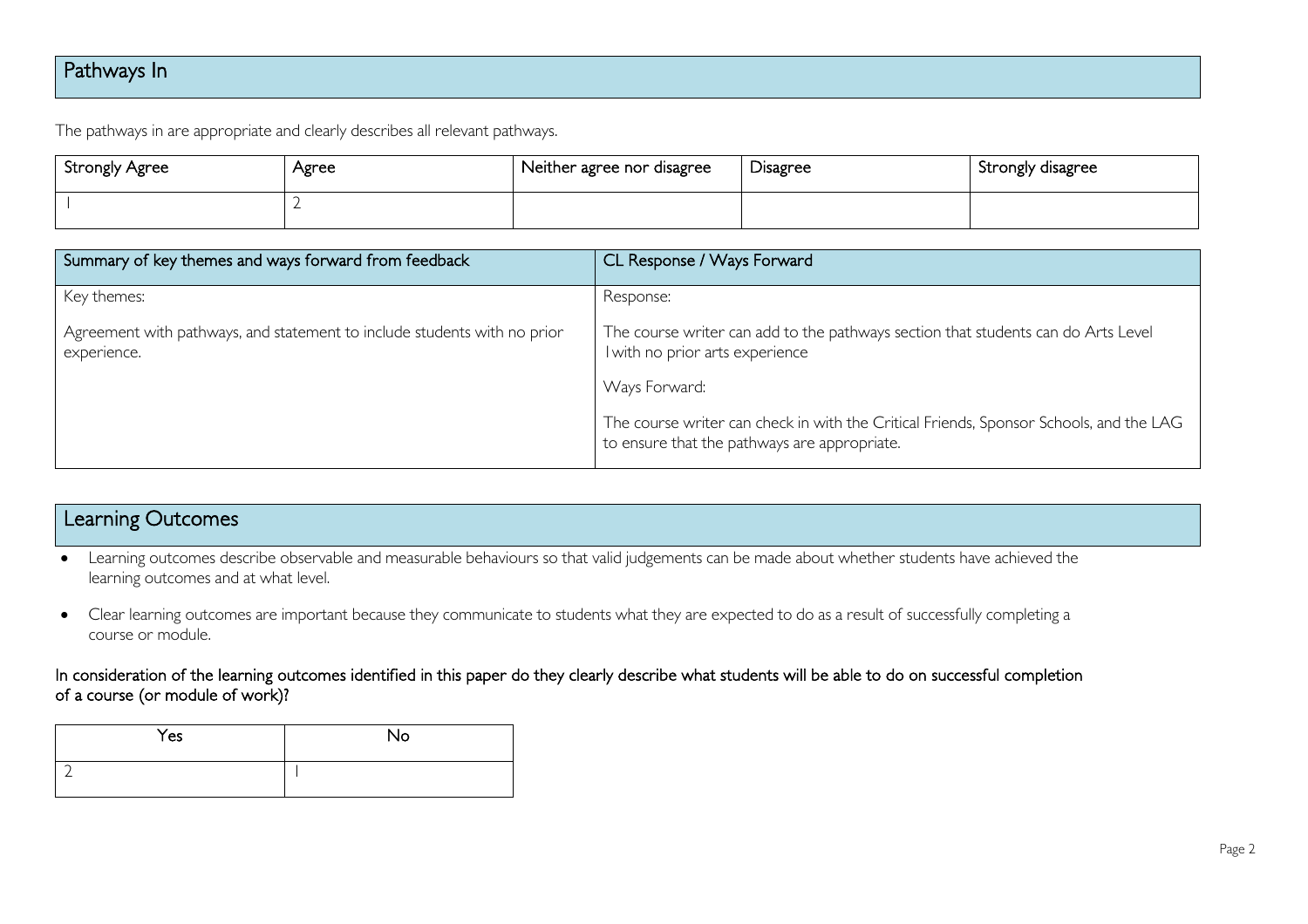| Summary of key themes and ways forward from feedback                                                                                                        | CL Response / Ways Forward                                                                                                                                                               |
|-------------------------------------------------------------------------------------------------------------------------------------------------------------|------------------------------------------------------------------------------------------------------------------------------------------------------------------------------------------|
| Key themes:                                                                                                                                                 | Response:                                                                                                                                                                                |
| The addition of 'social and emotional capabilities' is positive.                                                                                            | The course writer will include any relevant general capabilities and weave these into the<br>learning outcomes. The course writer will ensure that the language is art discipline        |
| Ensure the language is appropriate to the Visual Arts                                                                                                       | appropriate and clear.                                                                                                                                                                   |
| Make the language clearer when talking about the 'fundamental elements of an<br>arts discipline' use language around 'conventions and introductory elements | Ways Forward:                                                                                                                                                                            |
| specific to disciplines'.                                                                                                                                   | The course writer will ensure that the Learning Outcomes incorporate the above points<br>and work with Critical Friends, Sponsor Schools, and the LAG to ensure the changes are<br>made. |

# Course Structure

- All course structures for Tranche 1 courses are aligned to the Integrated Policy Model.
- All courses will be 150 hours in length, and divided equally into three weighted modules of 50 hours each.

#### Do you agree with the proposed organisation of modules identified in this paper?

| Yes | No |
|-----|----|
|     |    |

| Summary of key themes and ways forward from feedback                                                                                                                 | CL Response / Ways Forward                                                                                                                                                                                                                                                                               |
|----------------------------------------------------------------------------------------------------------------------------------------------------------------------|----------------------------------------------------------------------------------------------------------------------------------------------------------------------------------------------------------------------------------------------------------------------------------------------------------|
| Key themes:                                                                                                                                                          | Response:                                                                                                                                                                                                                                                                                                |
| The order of the modules is appropriate but further work is needed about<br>Interdisciplinary arts offerings<br>The module titles<br>Use of visual arts terminology. | The course writer will use the overall structural order of the modules and will work<br>on:<br>How to clearly explain interdisciplinary approach<br>$\bullet$<br>• Module titles that are appropriate, relevant, and clear<br>The terminology alignment with the different arts disciplines<br>$\bullet$ |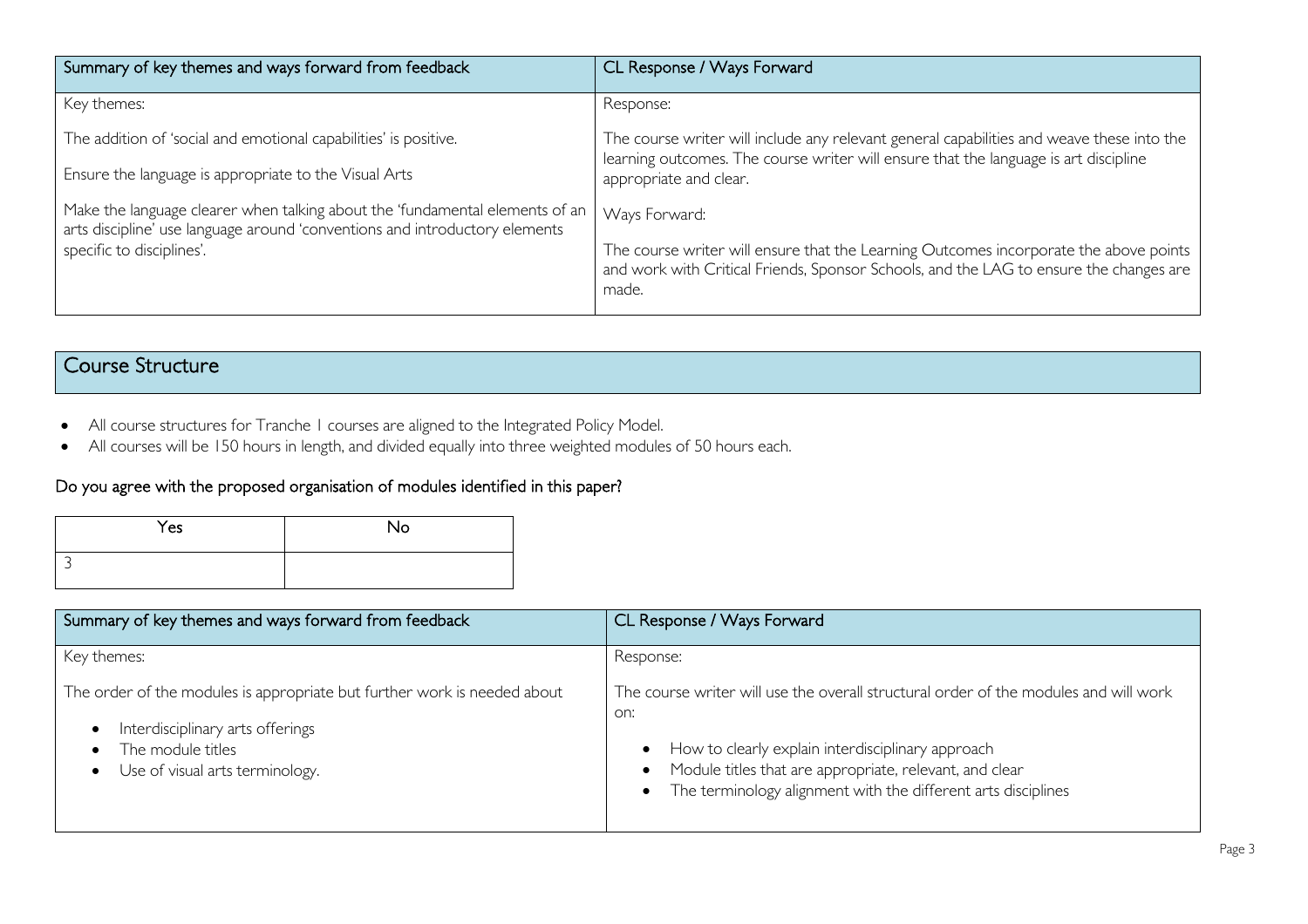| Ways Forward:                                                                                                                    |
|----------------------------------------------------------------------------------------------------------------------------------|
| The course writer will affirm the above responses with Critical friends, Sponsor<br>Schools and LAG and incorporate the changes. |

# Delivery Sequence

## Do you agree with the course delivery sequence proposed in this paper?

| Yes | <b>No</b> |
|-----|-----------|
|     |           |

| Summary of key themes and ways forward from feedback                                                   | CL Response / Ways Forward                                                                                                                                                                                                                                    |
|--------------------------------------------------------------------------------------------------------|---------------------------------------------------------------------------------------------------------------------------------------------------------------------------------------------------------------------------------------------------------------|
| Key themes:                                                                                            | Response:                                                                                                                                                                                                                                                     |
| The delivery sequence seems mostly aligned with the artistic process and the<br>development of skills. | The course writer can continue with the overall delivery sequence but needs to<br>address issues around how to write an interdisciplinary offering. In relation to<br>micro credentialling, the modules will not be credentialled yet, but in the future this |
| Concerns are around:                                                                                   | may change.                                                                                                                                                                                                                                                   |
| The interdisciplinary offering<br>The possible micro credentialling of modules and its implications.   | Ways Forward:                                                                                                                                                                                                                                                 |
|                                                                                                        | The course writer will work with Critical Friends, Sponsor Schools, and my LAG to<br>make sure the delivery sequence is relevant and appropriate.                                                                                                             |

### Module Content

Please note that the descriptions of module content may vary from course to course for example:

- some will identify specific themes, concepts and topics to organise course content.
- some *may* enable teacher/learner choice of themes, concepts and topics.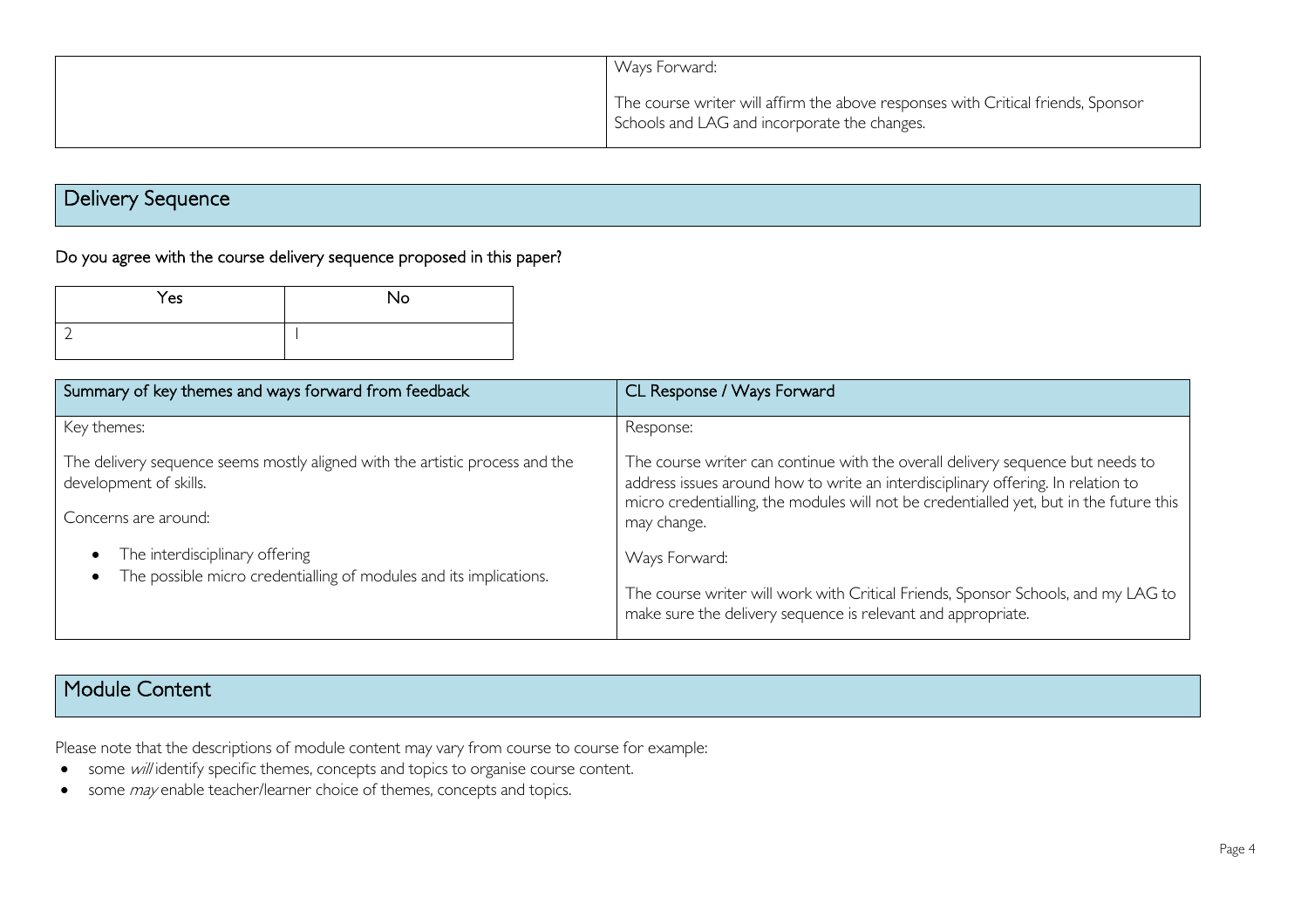#### Do you agree with the module content proposed in this this paper?

| Yes | No |
|-----|----|
|     |    |

| Summary of key themes and ways forward from feedback                                                                                                                                                                                                                                                                                                        | CL Response / Ways Forward                                                                                                                                                                                                                                                                                          |
|-------------------------------------------------------------------------------------------------------------------------------------------------------------------------------------------------------------------------------------------------------------------------------------------------------------------------------------------------------------|---------------------------------------------------------------------------------------------------------------------------------------------------------------------------------------------------------------------------------------------------------------------------------------------------------------------|
| Key themes:                                                                                                                                                                                                                                                                                                                                                 | Response:                                                                                                                                                                                                                                                                                                           |
| Some aspects to address:<br>Change 'elements of arts discipline' to 'conventions and elements of<br>$\bullet$<br>arts disciplines'<br>Investigate use of 'project'<br>$\bullet$<br>Use 'explore a range of materials and techniques' rather than reference<br>$\bullet$<br>to 'traditional and non-traditional'<br>Use visual arts terminology<br>$\bullet$ | The course writer will address the concerns of the respondents and can make the<br>recommended changes to language and content.<br>Ways Forward:<br>The course writer will work with Critical Friends, Sponsor Schools, and the LAG to<br>ensure the content of the modules is approrpriate, targeted and relevant. |

# Relationship to Possible Future Provision

Tranche 1 courses are placed in a specific curriculum focus area, which shapes the nature of the learning and the course design. There are 5 focus areas:

- Discipline based
- Personal Futures
- Professional Studies
- Transdisciplinary
- Work-based learning

#### Do you agree with the suggested Focus Area for this course?

| Yes | No |
|-----|----|
|     |    |